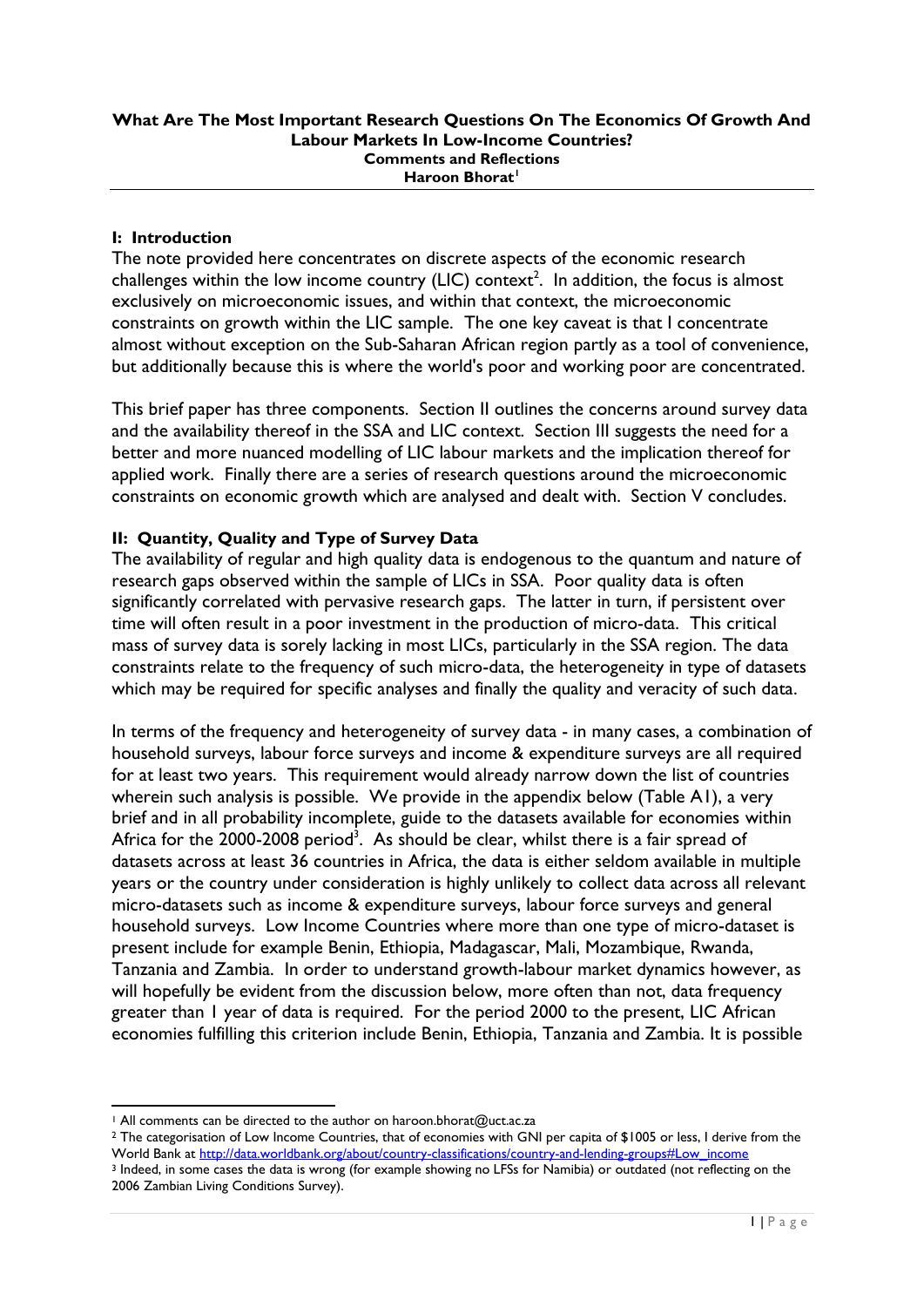however, that with a wider range in years, and possibly locating unofficial datasets, more countries would enter this sample<sup>4</sup>.

Ultimately though, the infrequency of data in SSA and within the LIC sample in particular, together with the lack of heterogeneity in such micro-data is a significant constraint in terms of answering the numerous research questions for LICs at both the in-country and crosscountry level.

A final problem with survey data is that where such data are available, the quality is often questionable. For example, there have been serious concerns in the last few years around the quality of survey data in Zambia, Uganda and more recently (although not strictly a LIC), Namibia. Quality issues range from serious sampling and non-sampling errors to comparability problems across the years, given the construction of weights and random changes to the design of questionnaires.

The above concerns, within the context of a research agenda, lead to at least three possible avenues for further consideration:

- 1. That if possible, independent surveys or surveys with significant independent oversight, be commissioned in a carefully selected cohort of LICs. Indeed, one-off restricted sample firm or household surveys (such as the recent panel surveys for firms and households undertaken in Ghana and South Africa by the CSAE, and the household panel for Ethiopia) could be considered. Concerns around the expense of such surveys, public availability of such data and finally the extent to which they may not build institutional statistical capacity in-country remain important constraints on pursuing this option.
- 2. The second alternative would be to provide a digital, web-based platform for improving the quality of existing survey data within economies where such data exists, but is known to be of poor quality. Currently, this process is haphazard, uneven and almost always engenders data which is not made publically accessible. Custodianship of the data also, is often privately held by individuals or institutions. The result is that cleaned, verified data is rarely a public resource. A systematic, digitised, web-based interface which ensures that all past and future releases of such micro-data is cleaned and quality assured by a research institution (or even one of the multi-lateral institutions) would represent a significant positive development. In doing so, it could potentially be a fairly low cost route to increasing research interest in LICs<sup>5</sup>. The World Bank's International Household Survey Network is a good place to start, although it requires updating, as well as being in need of including data mining and basic cross-tabulation functions. The raw data also, is currently not available on the site.
- 3. Finally, it would be very useful to use the opportunity in this funding window to work with LIC governments, with a focus on building capacity in their respective national statistical offices. Often there are poor systems, poorly trained managers and field-workers and poor knowledge infrastructure in many of the Statistical Offices in LICs. A capacity building component with the aim of delivering regular,

<sup>1</sup> <sup>4</sup> Namibia for example, has household surveys which are 10 years apart (1994 and 2004).

<sup>5</sup> A very good example of this route, was the Living Standards Measurement Survey for South Africa undertaken in 1993, under the auspices of the World Bank and a local university-based research institution. The data was made publically available and was freely available for downloading. An innovative strategy at the time, the survey spawned thousands of articles on South African socio-economic issues – and remains in use today.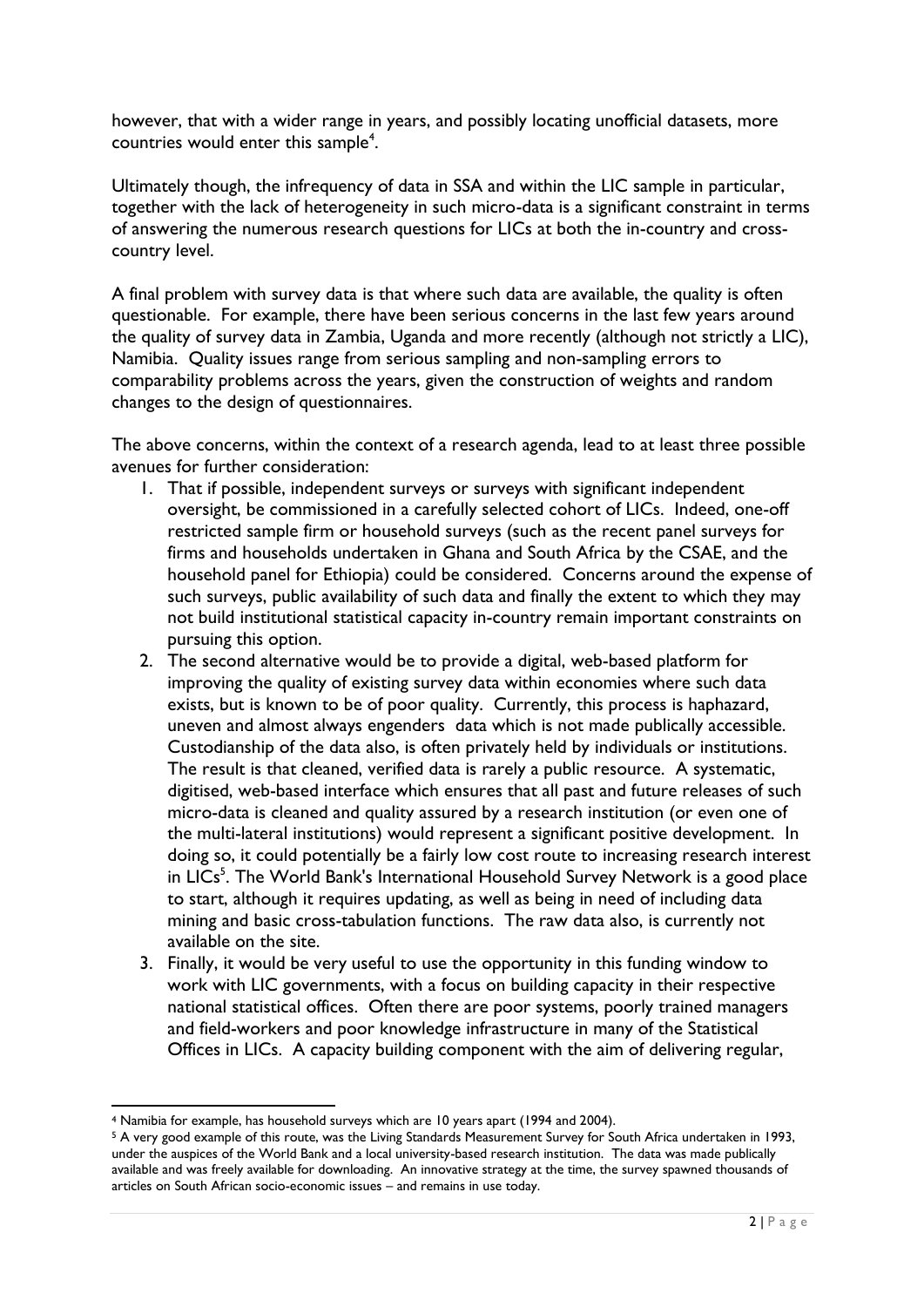high quality nationally representative micro-data is an essential component to pursuing a research agenda on labour markets and growth in LICs.

# **III: Multi-Sector Labour Market Models in Low Income Countries**

Whilst the Harris-Todaro and Lewis models are rightfully entrenched in our thinking of developing country labour markets, it is evident that they do not go far enough in replicating the typical labour market of a low income country. Indeed, the work of Gary Fields in particular, currently represents the intellectual frontier of such thinking (Fields, 2005; Fields,2007). Low income economies would appear to manifest a segmentation of the labour market along the following states of employment:

- Formal sector (to encompass public and private sector employment)
- Urban Informal Sector
- Rural Agriculture
- Rural Non-Farm Enterprises
- Unpaid Family Work
- Unemployed

Indeed, this formulation may not be complete, or it may almost certainly be inexact. For example, an alternative multi-sector segmentation of a LIC labour market could be represented by the urban formal; easy-entry urban informal; upper-tier urban informal; rural agriculture and the unemployed<sup>6</sup>. Beyond the stipulation of a close approximation to labour market segmentation of labour markets in LICS, we also need to understand three additional issues: Firstly, what the rationing model is, which defines these segments. Secondly, how wages and employment are set in each of the segments and finally how the different segments interact with each other. The notion that we have for example the six segments identified above all interacting with each other, and with their internal price and non-price dynamics - and changing over time - is a huge challenge to incorporate elegantly into a stylised model of a low income country labour market. This then remains a key research gap in our understanding of how low income country labour markets function.

### **From Multi-Sector Modelling to Survey Data**

In many instances though, the modelling of the low income country labour market is in need of an applicative value or reinforcement. Again, as with our modelling of labour market segmentation, there remains a dearth of information, knowledge and understanding of how labour markets function in the low income country setting. In particular, I would argue that there are two key lacunae in the literature on low income country labour markets. *Firstly* we do not have a clear appreciation very simply of what the different labour market segments are, across and within low income country labour markets. *Secondly*, we do not fully understand how these different segments interact with each other.

Turning to the *first* of these, put simply, we do not have sufficient knowledge of all the possible alternative segmentations of the labour market, which are present in a LIC environment. An example of such a possible segmentation of the labour market, can be found by examining data from Zambia's 2010 Living Conditions Monitoring Survey. The segmentation provided below is only one possible approach to understanding the Zambian

 $\overline{a}$ <sup>6</sup> This is the Fields (2007) formulation.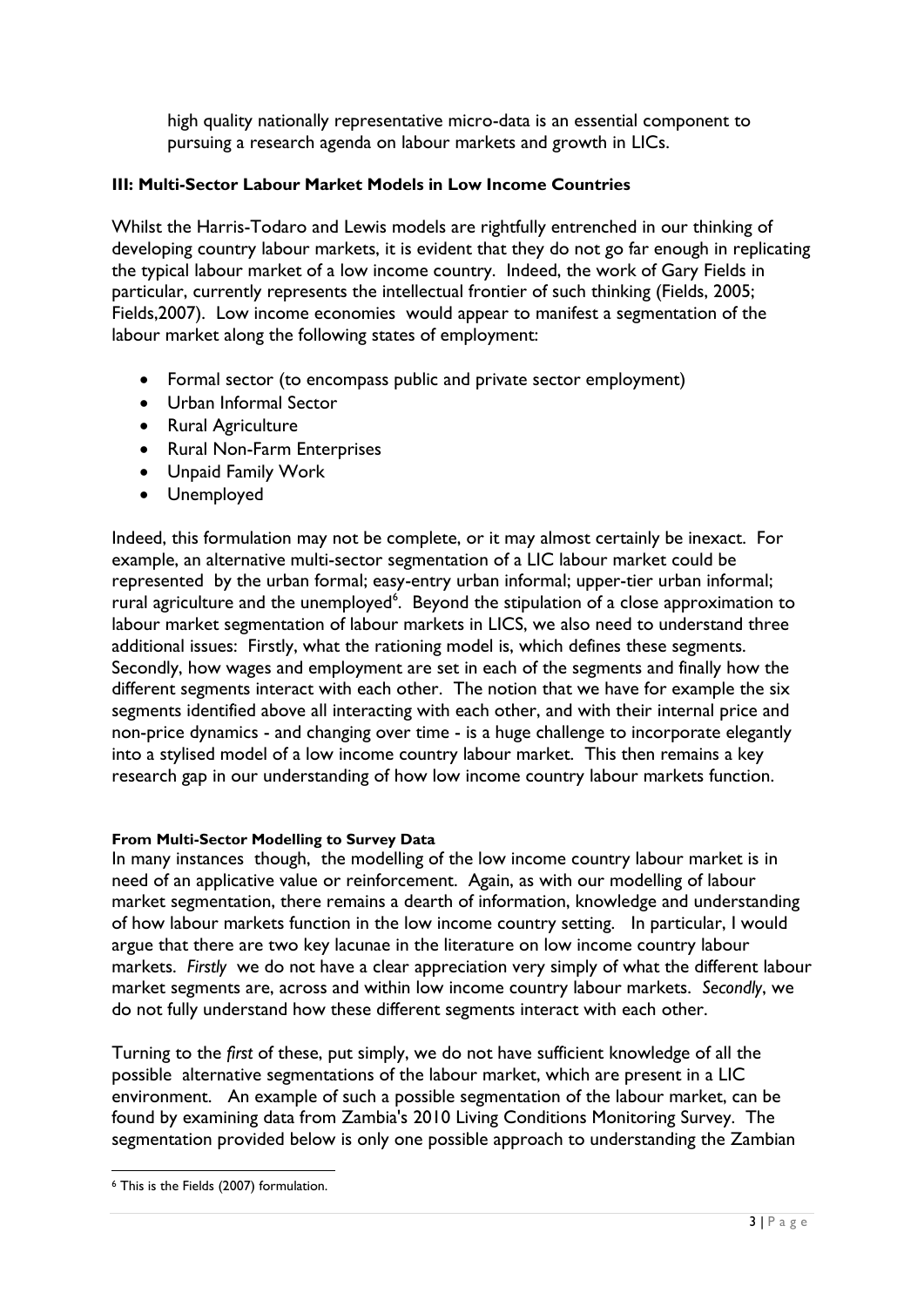labour market. It is of course entirely possible to conceive of a different, equally valid segmentation, both within Zambia and for other LICs. This is a research question which will be informed variously by the answers provided in the theoretical modelling of multi-sector labour markets, the specific country conditions prevalent (a point noted repeatedly by Gary Fields) and finally the idiosyncrasies of the survey data available to the researcher.

The data below for example suggests that apart from the standard segments we are used to seeing in middle income country economies, low income economies yield multiple sectors which include for example unpaid family work and rural non-farm employment. The prevalence of certain segments will differ no doubt across other LICs. Whilst in some for example, unpaid family work will dominate, in other LICs, it is possible that this form of work is non-existent.

| Table I: Segmentation of the Zambian Labour Market |
|----------------------------------------------------|
|----------------------------------------------------|

| <b>Segment</b>                                        | <b>Number</b> | % Share |
|-------------------------------------------------------|---------------|---------|
| <b>Labour Force</b>                                   | 4939081       | 100.00  |
| Expanded Employment (including unpaid family workers) | 4 272 304     |         |
| Formal Sector <sup>1</sup>                            | 870 101       | 20.37   |
| Urban Informal <sup>2</sup>                           | 652 005       | 15.26   |
| Rural Informal (Non-Agric) <sup>3</sup>               | 981823        | 22.98   |
| Agriculture <sup>4</sup>                              | 697 514       | 39.73   |
| <b>Unpaid Family Work</b>                             | 70 861        | 1.66    |
| Piece Work <sup>5</sup>                               | 0             | 0.00    |
| Unemployed                                            | 666 777       |         |

*Source: Living Conditions Monitoring Survey, 2010 and own calculations*

Notes: 1: Formal employment includes all individuals reported as employed, working in a company/business with 5 or more employees, who are entitled to pension, gratuity or social security as well as paid leave.

2. Urban informal are all those reported as employed, residing in an urban area, working in a business with less than 5 employees, are not entitled to pension, gratuity or social security and paid leave as well as those reporting that their employment status is as an 'unpaid family worker'.

3.Rural informal (non-agricultural) refers to all employed, living in an rural area, working in a business with less than 5 employees, are not entitled to pension, gratuity or social security and paid leave as well as those reporting that their employment status is as an 'unpaid family worker'. All those who reported that their main economic activity was 'farming, fishing or forestry' were excluded.

4. All employed whose main economic activity is farming, fishing or forestry are included in this segment, irrespective of formal or informal sector.

5. Piece work refers to piecework other than that which has anything to do with Agriculture (i.e. gardening, digging a hole and so forth).

Rural household enterprises for example may be a much stronger feature in some LICs relative to others, possibly depending on the spatial structure of the economy's growth trajectory. The fact that this segmentation is dependent on the structure and decisions made in the questionnaire are also important. Hence, urban informal workers are categorised as such given a size classification criterion and an access to non-wage benefits criterion. This categorisation (and hence the size and shape of the segment) will differ across countries - and often within a country should the survey questionnaire change.

The *second* research gap in our understanding of low income country labour markets, is an extension to the above. Hence, not only do we have a poor appreciation of the alternative modalities of multiple segments in LICS, we arguably understand even less about how these segments (according to the data) interact with each other. Put differently, we do not have a good appreciation of the rules of engagement between these different segments, and how to treat these interactions given our standard tools of analysis. An example from Zambia once again may be instructive: The data from the LCMS of 2010 has a question on household sales of crops or livestock - for example maize, cassava, cattle, sheep. It is evident that for a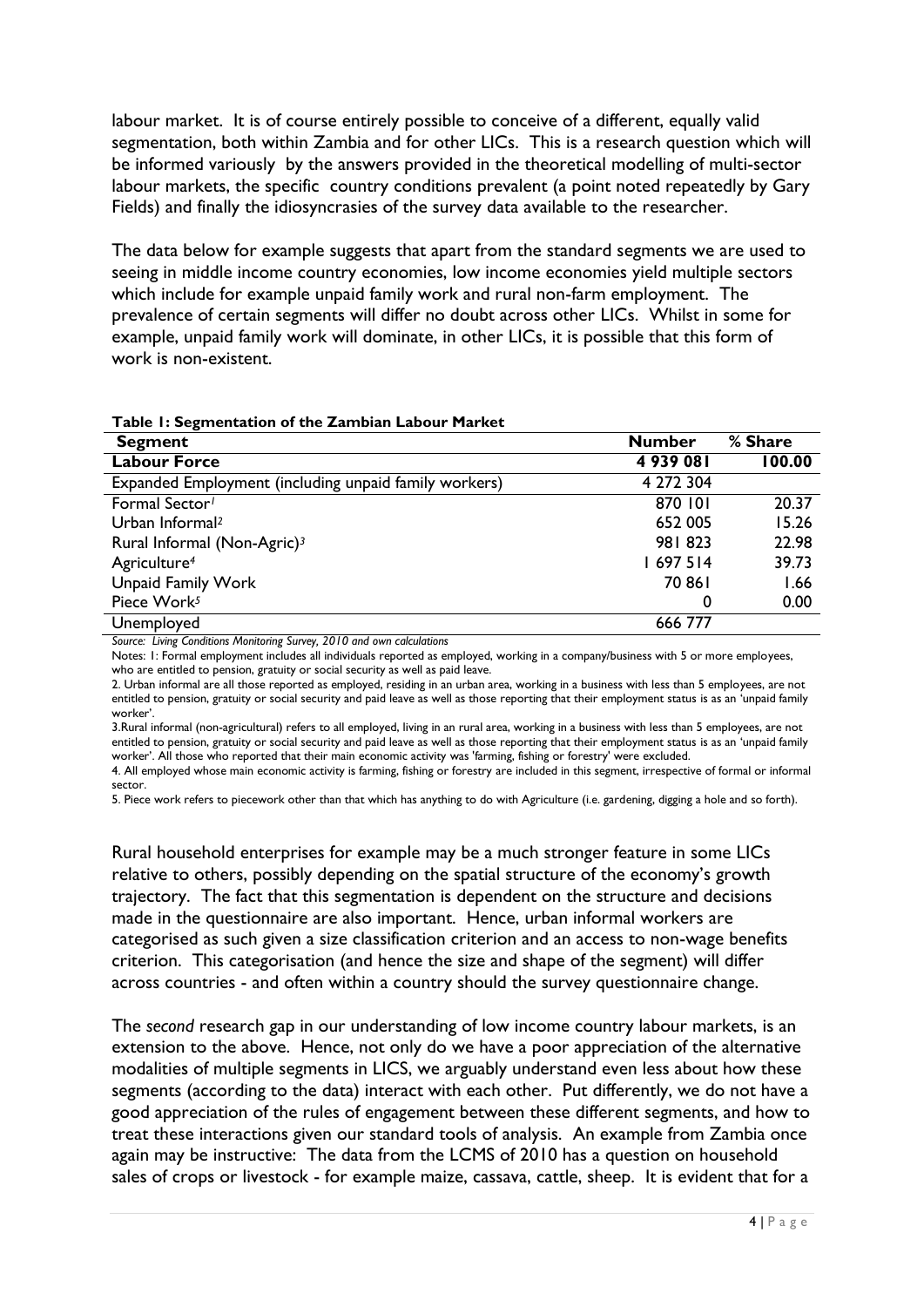sample of the households (46%) positive sales and therefore additional household income is recorded. However, it is not clear from the survey who in the household, across the value chain, is involved in this economic activity. The question which arises then is how to allocate household income from a labour market activity across individuals (including the unemployed) within the household. None of the individuals, in terms of the survey attribute these sales to their personal income, yet it is clear that it is a vital component of household, individual (and rural firm) economic activity in Zambia.

|                                          | No Sales of Crops Positive Sales of Crops or |                  |  |  |
|------------------------------------------|----------------------------------------------|------------------|--|--|
| <b>Segment</b>                           | or Livestock                                 | <b>Livestock</b> |  |  |
| <b>Total Share of Households</b>         | 0.54                                         | 0.46             |  |  |
| Mean Share of Segment in Household Type: |                                              |                  |  |  |
| Unemployed                               | 0.18                                         | 0.05             |  |  |
| <b>Unpaid Family Workers</b>             | 0.03                                         | 0.20             |  |  |
| Employed                                 | 0.79                                         | 0.75             |  |  |
| Wage Employed                            | 0.38                                         | 0.08             |  |  |
| Self Employed                            | 0.22                                         | 0.08             |  |  |
| Farming Employed                         | 0.12                                         | 0.57             |  |  |
| Fishing Employed                         | 0.01                                         | 0.01             |  |  |
| Forestry Employed                        | 0.00                                         | 0.00             |  |  |
| Piecework                                | 0.05                                         | 0.01             |  |  |

#### **Table 2: Individuals Working in Households: Zambia, 2010**

Source: Living Conditions Monitoring Survey 2010 and own calculations.

In our multi-sector modelling approach, we would argue that the different segments of the labour market (including the unemployed) are all involved to a varying degree in some common form of household-based income-earning activity. In an earnings function sense, this would mean re-segmenting the unemployed *ex post,* as employed if they participated in a positive sales household. For the employed this means additional income-earning activities. Whilst not shown here, there is also strong empirical evidence indicating that many of the formally employed are involved in multiple activities such as being informally employed or undertaken rural farming activities. The Ugandan work on rural household enterprises, for example, confirms this. How one deals with concentric and overlapping segments of labour market activity - particularly when it is the norm rather than the exception - is thus a key research area in the LIC setting.

Ultimately then, the above suggests that we currently do not have the basic structure or typology of the different segments or sectors of a typical low income country labour market. Better data will certainly aid this understanding as the former will yield repetitive patterns of segmentation across countries and over time. In addition to our ignorance of this typology is the fact that we understand possibly even less about how these segments interact with each other. Multiple income-earning activities amongst individuals and their changing across segments within households, is but one example of these connections across segments about which we know so little.

Based on the above then, the following would seem to be the most pertinent research questions: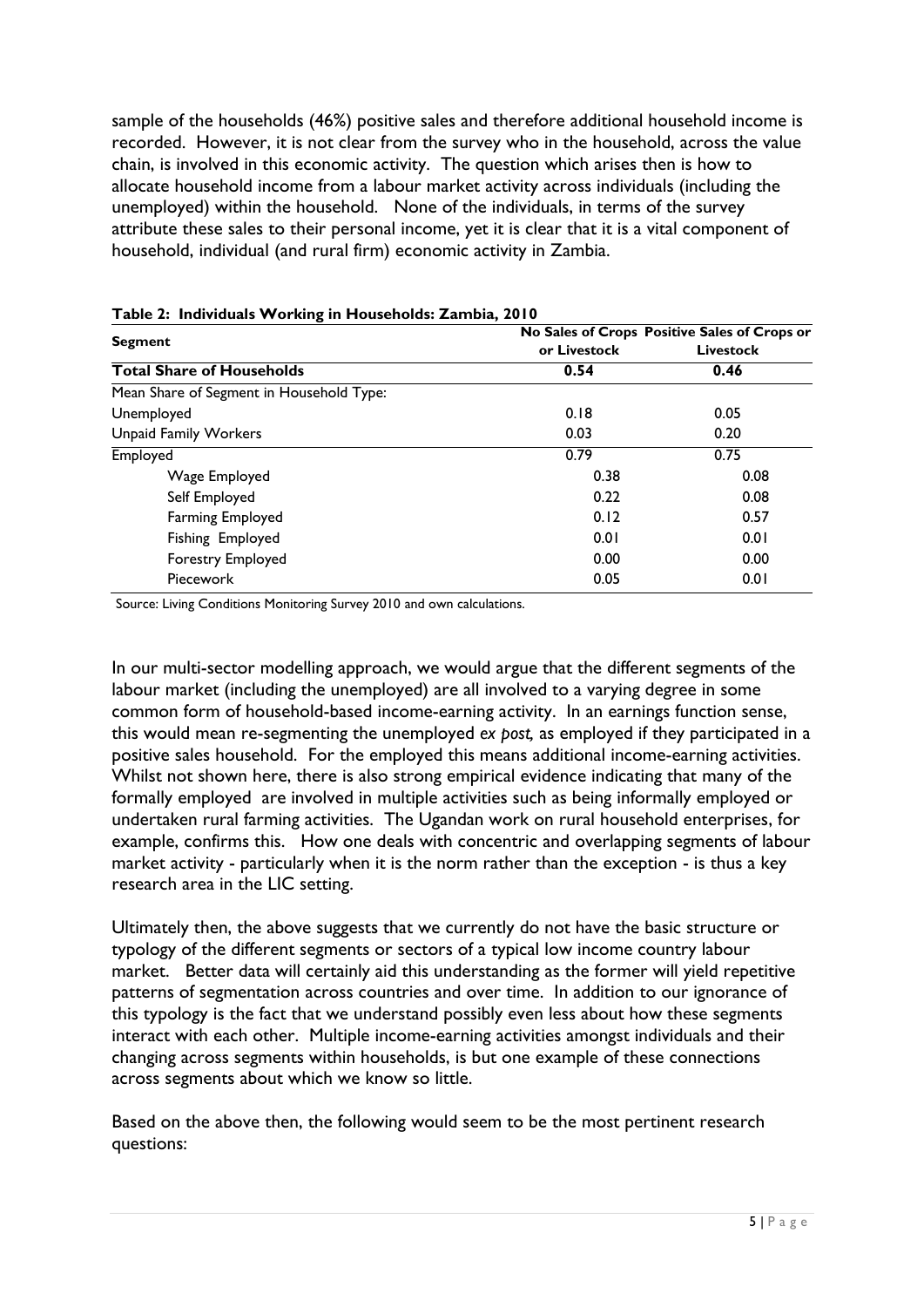- 1. Can we develop stylized theoretical multi-sector models of LICs incorporating both the identification of the segments and the mechanisms which connect them?
- 2. What do the data say are the profiles of segmented and multi-sector LIC labour markets and how do they differ across countries and across regions in the LIC sample?
- 3. What do the data say about how these segments connect to each other across countries and regions in the LIC sample?
- 4. How can we econometrically estimate both the determinants and participation, employment and earnings carefully and systematically across these multiple segments?
- 5. How do we deal with the overlap and congruence between firms, individuals and households which is unique (and dominant) in the LIC setting?
- 6. Finally, what is the relationship between three key exogenous elements of income flows within LIC economies and the labour market as modelled above, namely in the form of:
	- a. Remittances (both in-country and cross-border)
	- b. State Transfers in particular and social protection in general
	- c. Inter-household financial transactions

# **IV: Economic Growth and the Labour Market in LICs**

Factors linking the labour market to economic growth are many and varied. In the LIC setting, these are understandably under-explored. I apportion my reflections of the research gaps into two broad areas: Firstly a suggestion that standard growth-poverty analytical tools need to be applied to the LIC sample. Secondly, I consider a restrictive set of micro-economic constraints which need to be better understood in the LIC setting within the context of growth and employment generation.

In the first instance then, a key area for research in the LIC sample, would be simply to profile the extent and nature of pro-poor growth in these individuals countries and across the sample. Methodologically, this could involve the use of the Growth Incidence Curve (GIC), which is by now a standard tool in the growth-poverty literature.

It is also entirely possible to utilise the architecture of the GIC curve approach to glean a more accurate representation of how the labour market, through employment creation, may (or may not) have generated pro-poor growth within an economy. If one utilises the functional form of the GIC curve, which is represented as (Ravallion,2004):

$$
g_t(p) \equiv \frac{d \log y_t(p)}{dt} \text{ for } 0 \le p \le 1
$$
 (1)

Where the growth rate *g* of each percentile *p* in the distribution is traced out across the variable under consideration, *y.* It is very easy to see then from the above, how distinct and relevant labour market categories can be supplanted onto the GIC approach. In effect then, we would treat the distribution *y* as being represented by our labour market category of interest. In so doing, we are immediately able to interrogate and understand the role of the labour market, and labour market returns in particular, in the growth process. The extent to which wage income as opposed to total household expenditure, was able to rise across all percentiles, or indeed, increase at a faster rate for those at the bottom of the distribution (who may be unskilled or in informal employment) – would be just one example of a vital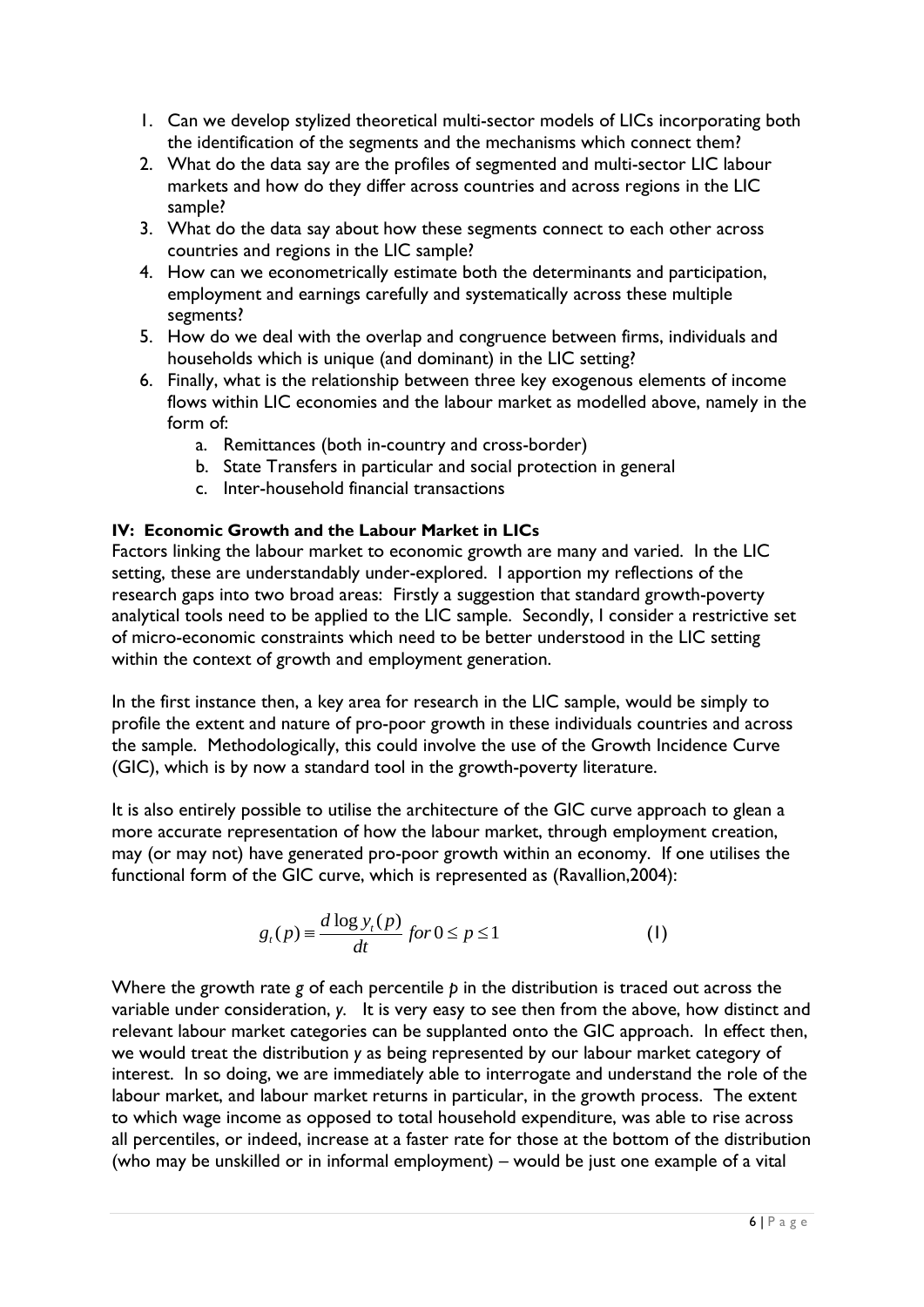labour market lens to understanding pro-poor growth and poverty reduction in a LIC environment.

Based on the above, it is possible to conceive of representing GICs and their reflection of pro-poor growth estimates using labour market segments noted above such as formally employed, urban informal employed and so on, in the construction of how different labour market segments have contributed (or not contributed) to pro-poor growth outcomes in the country under review. More broadly, GICs by the main sectors within an economy could also be very useful. In so doing, this analysis would provide an understanding of whether, through say employment creation within a sector, the relevant sector has also provided returns which have resulted in benefits to the unskilled and hence contributed to poverty reduction.

Conditional on data availability then, the combination of multi-sector labour market models and the growth incidence curve methodology – could be an ideal platform around which to improve our understanding of pro-poor growth-labour market interactions in the sample of low-income countries. This is currently an under-explored terrain of research.

Consistent with our poor understanding of LIC labour market segments, there is a dearth of research on the barriers to growing the informal sector, microenterprise sector and household enterprises within these economies. In many senses, the reference here is to a need to improve our research and thus understanding of the constraints on the growth of the individual-owned firms in their various guises within low income economies. These types of economic activity are, as noted above, common in the LIC setting, but more importantly remain at the core of growth generation and poverty reduction in these economies. Given this, I focus on three areas of microeconomic constraints necessary to explore further, as they impact on the growth and development of the microenterprise sector in LICs. Hence, whilst these constraints no doubt also operate differentially for large firms, there is a strong argument that our understanding of their effect on small firms, nonfarm enterprises, the urban informal sector and so on, is limited, relative to the cohort of large domestic or foreign-owned firms. The microeconomic constraints isolated as worthy of further research include regulatory constraints; labour supply challenges and finally market failures for credit and insurance access.

### **Product and Factor Market Regulations**

Evidence indicates that whilst the impact of labour regulations are ambiguous in SSA, other forms of regulation are a constraint on growth (Fox & Sekkel,2006). This leads to two avenues for further research: Firstly it is important to assess the extent to which the labour regulatory argument holds for the sample of LICs only. For example, there is partial evidence to suggest that the laws on the statutes of LICs (certainly for many SSA economies) are particularly rigid – and more so than those for middle-income countries (Fox & Sekkel,2006). Yet, given poor enforcement of the laws, the impact on growth of the labour regulatory environment appears to be benign. However this reasoning is based on an unrepresentative sample of LICs and requires further detailed investigation both withincountry and cross-country. Of course the Doing Business Survey is ideal for exactly this type of analysis. The research gap identified here though is to understand and estimate the impact of labour regulations (inclusive of the statute and it's enforcement) in hindering the growth of microenterprises - as opposed to large firms - in LICs. A comparison of this cohort with the impact of the regulatory regime on a sample of middle-income countries, would also be useful.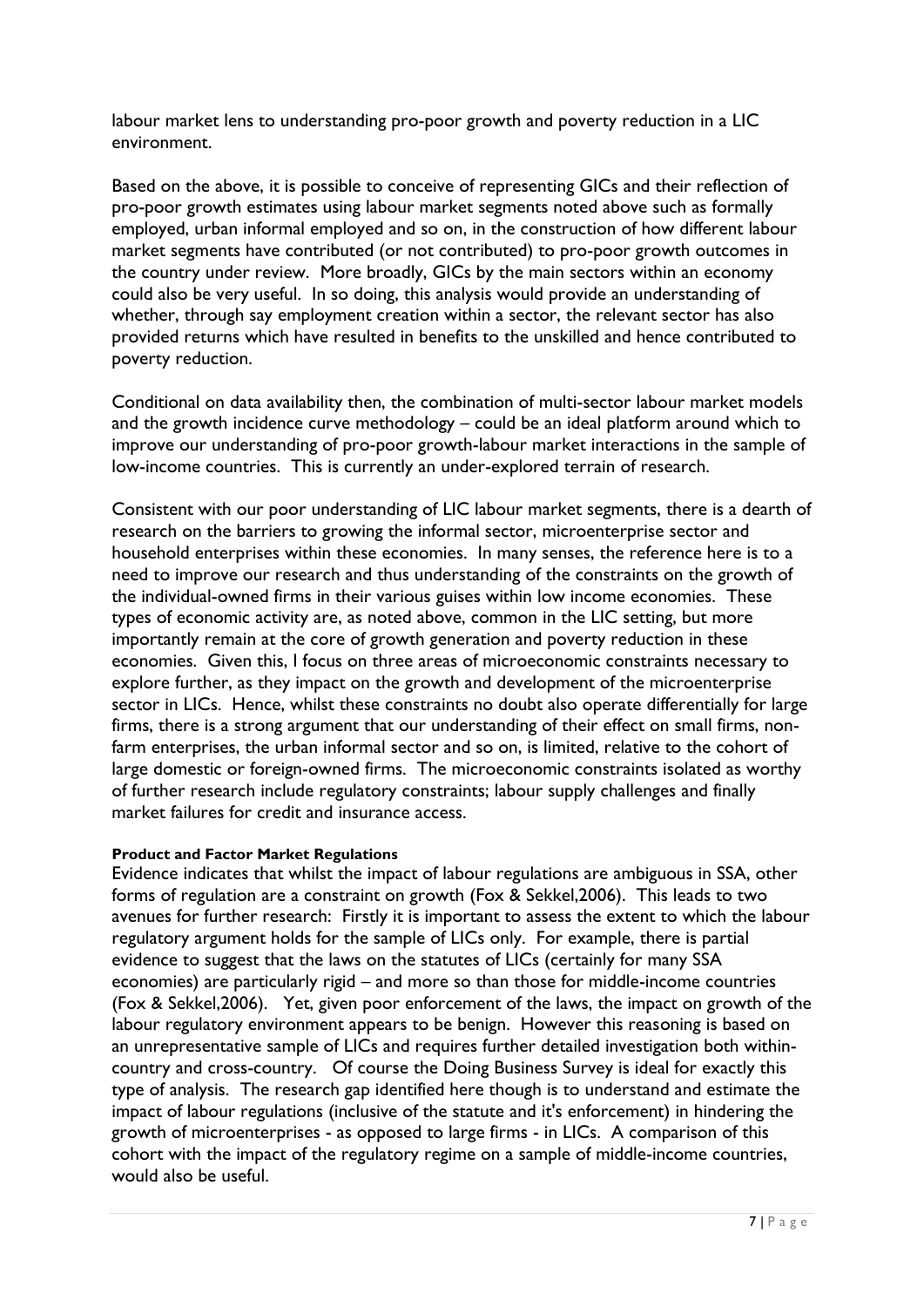In terms of non-labour market regulations, the Investment Climate Assessment surveys (ICAs) and DBS results suggest that business registration costs, legal and judicial inefficiencies, poor contract enforcement, poor quality infrastructure, political risk and so on all remain hindrances to investment in SSA (Fox & Sekkel,2006). It is not clear however, to what extent these constraints are more severe in some LICs (say in Africa) relative to others (for example in Asia) and the reasons for this. In addition, it remains an area for further research to understand which of these investment climate factors are more important, relative to others in constraining the growth of domestic micro-enterprises. In the language of this paper, it would be useful to estimate the impact of the individual investment climate factors on the growth and performance of the different segments of the labour market in LICs (noted above).

#### **Human Capital Constraints on Growth**

Low quality and quantity of schooling remains a common problem of course in the LIC sample. However, a research area worthy of focus would be to assess the extent to which this shortage of human capital acts as a constraint on microenterprise growth. For example, evidence from formal sector firms indicates that a premium is paid to highly educated workers given their severe shortage in SSA. This in part explains the convexity in returns to schooling seen in many SSA labour markets. One of the results of the latter is that the small firm segment of the labour market faces a significant skills constraint. Whilst there are clearly a multitude of research avenues to pursue here, I concentrate only on two areas of investigation, in that they may be pertinent to understanding the human capital constraint faced by small firms in LICs. Firstly, detailed analysis is required in order to understand what the determinants of the low throughput rates are, in the LIC settings. Secondly, there is a need to identify the reasons for the poor quality TVET system in LICs. This segment of the higher education system is often instrumental in providing the base of semi-skilled workers to an economy - and often also the seedbed for small enterprises.

In terms of the first of these, low conversion rates within the educational system may be key in understanding the pervasive human capital and skills constraint faced by the small firm segments in LICs. The data represented in the figure below is a measure of this challenge with the Southern African Development Corporation (SADC) region as well as SSA representative of a significant number of low income countries. The figure calculates the shares of individuals within a cohort who would have enrolled at primary school and then progressed through the schooling and higher education system<sup>7</sup>. The data here compares SSA, and the SADC region to the world, the LAC and the South & West Asia region.

**<sup>.</sup>** <sup>7</sup> The Technical Vocational, Education & Training (TVET) data was not sufficiently reliable to allow for inclusion into this series. We doubt however, if this would change the substance of the results obtained.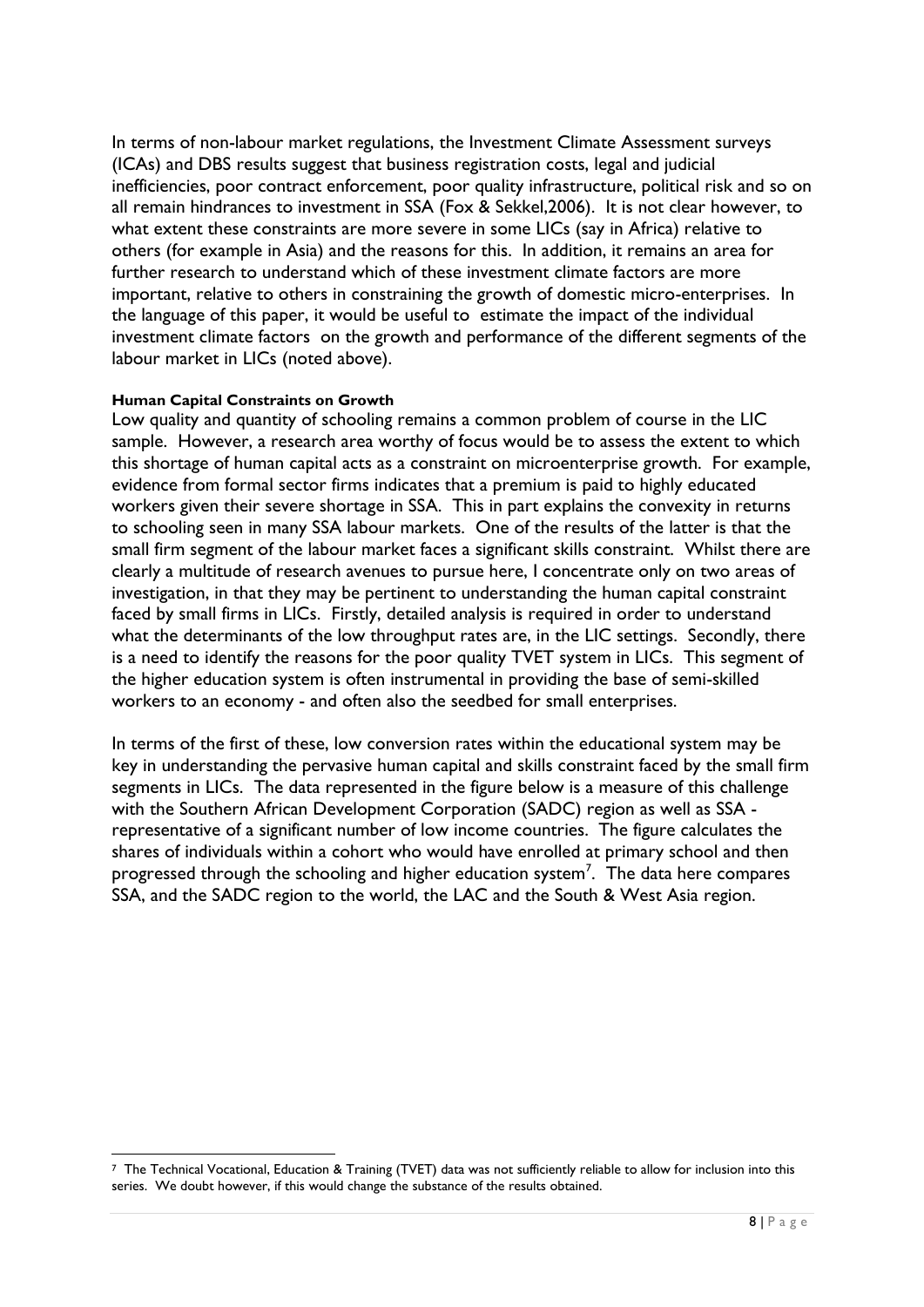

**Figure 8: Conversion Rates from Primary to Tertiary Education: : SADC Economies and Selected World Regions**

Source: OECD (2006) and author's own calculations Notes:

1. Complete data does not exist for the DRC, Lesotho and Zambia.

2. Estimates based on 2002 and 2003 enrollment cohort.

Visually, the data suggests a collapse in conversion rates from primary to secondary schooling, with this almost equally matched by the decline from secondary to tertiary enrolment. In contrast, the retention rates in all other regions of the world presented here, suggest a far better performance than that of SSA and the SADC region economies. Hence, for Africa, the data shows that for every 100 children of primary school age, we can expect, 2 of these individuals to enter the tertiary educational environment. This is an exit rate of 98 percentage points. In the LAC region, 26 of every 100 within the cohort should make it to a higher education, while for South & West Asia the figure is 8 individuals. The global average is 19. This huge and rapid attrition rate out of the schooling system, at both the primary and secondary school level, within the Africa – must stand as probably the most powerful indictment of the ineffectiveness of the continent's educational institutions.

A key research gap then is attempting a more nuanced understanding of these poor conversion rates within the LIC context and how this may compare with middle-income countries. This descriptive overview should be coupled with an assessment of what factors may be instrumental in improving throughput rates into the secondary schooling system and beyond. As a contribution to the origin of the skills constraint faced by microenterprises in LICs, this analysis would be invaluable.

The second element of the education challenge within the continent also lies with the Technical Vocational, Education & Training (TVET) system – that part of the education system which can and does absorb many early school leavers. It is also, in an efficiently run system, the key provider of the semi-skilled workforce to the labour market and arguably the skills bedrock of a dynamic microenterprise sector. Economies with a thriving smallfirm manufacturing base for example, rely on in-country TVET institutions to supply suitably qualified semi-skilled workers. In Africa, this part of the system has suffered from severe under-funding and as a consequence, there is no steady supply of semi-skilled individuals to the labour market. The lack of a deep small (and large) firm manufacturing base in Africa arguably is, at least in labour supply terms, due to this wholly non-existent base of semiskilled, TVET-trained workers. The lack of appreciation of this TVET system is tied in part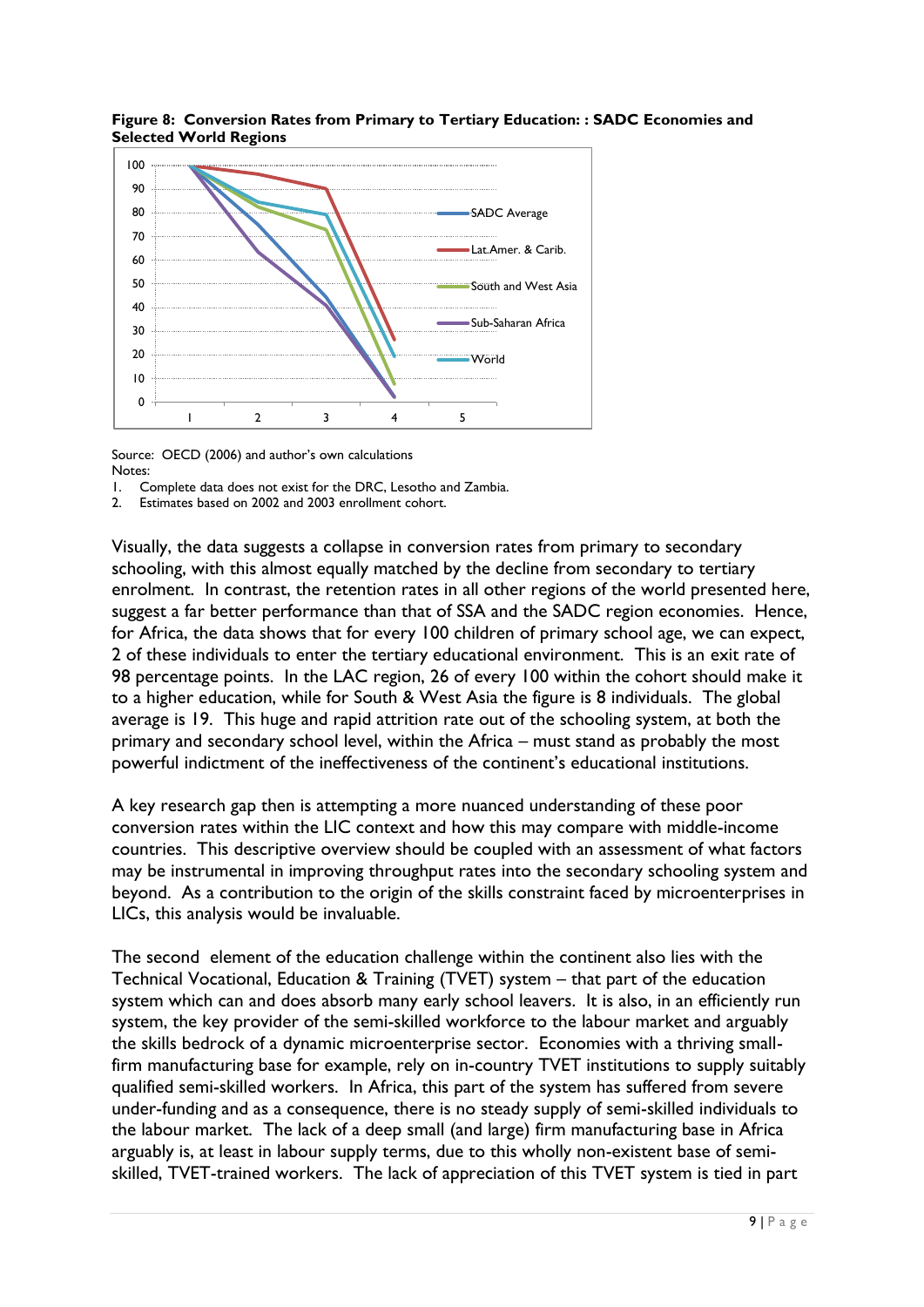to the historical preference and tendency to view the higher education sector as defined solely by the university system. There is consequently, a long-held view within most economies in Africa that a university qualification is preferable to a TVET certification. This reputation of the TVET system is in stark contrast to numerous developed economies where a technical or artisanal training is in held in high regard both culturally, and by employers. As manifest of this relative preference for universities over the VET system, the table below presents estimates of enrolment across a sample of African economies for which we have data. The data makes it plain that with the exception of Mauritius, every other economy in the estimates below, has at least twice the number of university enrolments relative to VET enrolments.

| Country          | <b>TVET</b> | University | Ratio of Univ to TVET |  |
|------------------|-------------|------------|-----------------------|--|
| Swaziland        | 994         | 2954       | 2.97                  |  |
| Lesotho          | 973         | 4582       | 4.71                  |  |
| <b>Mauritius</b> | 8612        | 6239       | 0.72                  |  |
| Mozambique       | 3017        | 8537       | 2.83                  |  |
| Namibia          | 1648        | 12000      | 7.28                  |  |
| South Africa     | 350465      | 696657     | 1.99                  |  |
| Sample Mean      | 365709      | 730969     | 2.00                  |  |

#### **Table 3: Comparative Enrolments in the Tertiary Sector, Select African Economies**

Source: Based on HSRC (2005) and authors' own calculations

Notes:

1. SADC average only based on countries listed

2. Namibia university enrolment based in UNESCO (2005) data

3. South Africa's VET figures refer only to full-time equivalents. Part-time equivalents sum to 706 000 individuals, many of whom however may be employed as well.

For example then, Swaziland has approximately three university enrolees for every one attendee at a TVET institution. Lesotho in turn, has close to five times the number of university relative to TVET students. Ultimately though, a more focused and detailed analysis of the TVET system within the LIC setting would be important. An understanding of the matching process between this institutional supply of semi-skilled labour and the needs of the microenterprise sector within LICs should be a key element of this research.

#### **Credit and Financial Market Failures**

Under-developed financial markets for credit and risk-mitigation instruments are common in SSA and developing countries in general. However, we arguably know even less about these market imperfections in the case of LICs. In the case of credit markets, developing country evidence suggests that the lack of access to credit acts a constraint on small business growth. Microenterprises are viewed as a high-risk group by lending institutions, often lack the collateral to meet loan conditions and obligations and for most formal financial institutions are a market where information asymmetries are pervasive. The upshot is the development of informal markets for credit, offered at significantly aboveequilibrium interest rates. These markets are often unregulated and are fertile ground for unscrupulous practices which are inimical to small firm growth. Clearly though the growth of micro-firms, requires an availability of affordable credit for medium-term capital and investment decisions, stockpile inventory, increase the marginal productivity of factor inputs and so on.

In the case of risk-mitigation instruments short-term insurance products are rarely available to the micro-enterprise sector. Neoclassical theory predicts that in the case of risk-averse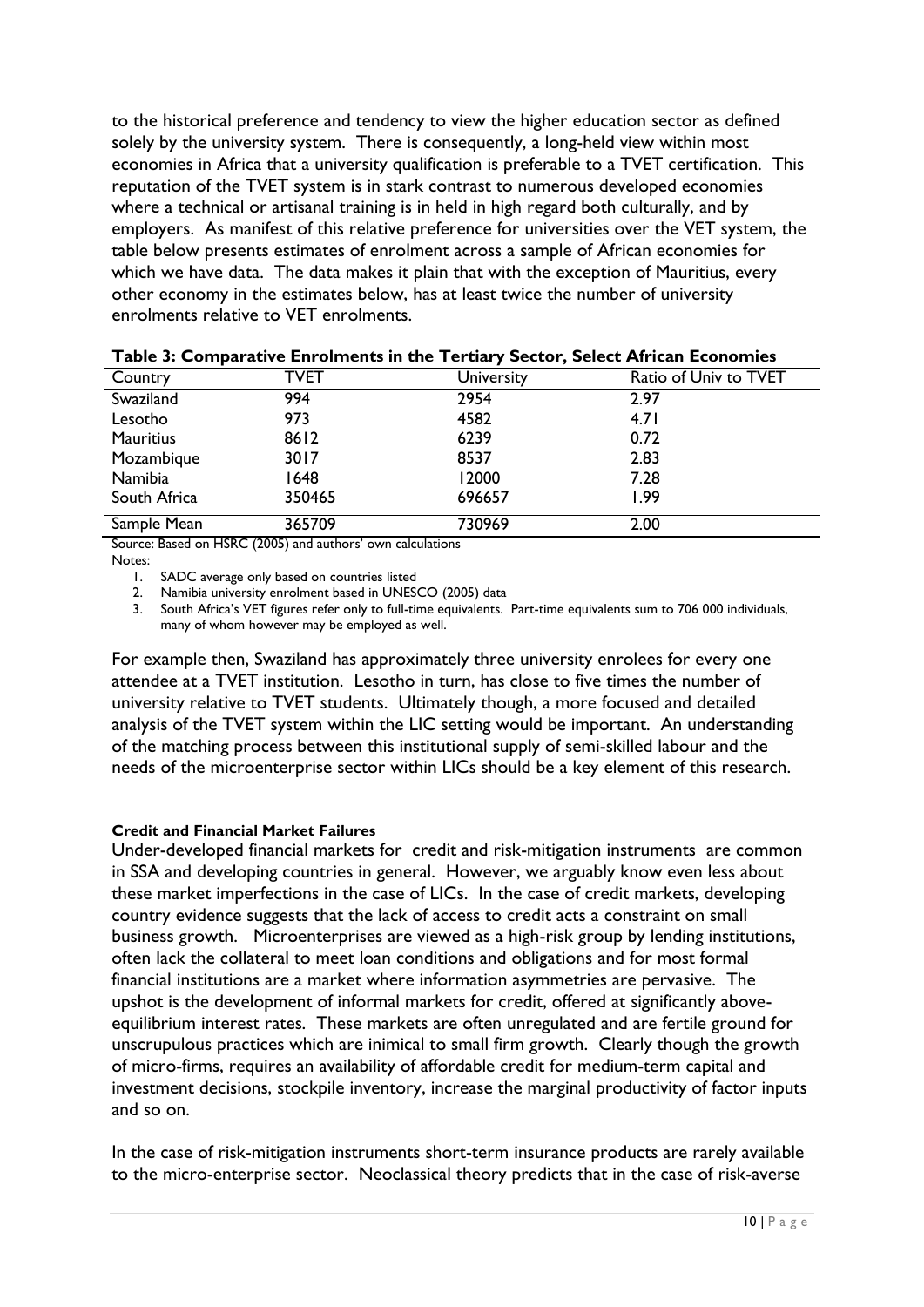or risk-neutral firms, uncertainty is associated with lower investment (Pattillo and Soderbom, 2000). Lack of risk-mitigation opportunities in an environment of uncertainty can impose serious barriers to investing in equipment or upgrades, negatively impacting enterprise growth and performance. Risk-mitigation is potentially more relevant for microentrepreneurs in LICs, countries struggling with a high incidence of daily economic and noneconomic uncertainty. One can think of weather, the regulatory environment, political economy conditions, corruption and crime as only some of nodes of uncertainty faced by informal sector enterprises in a LICs. Unfortunately though, access to risk-mitigation instruments remains elusive for informal entrepreneurs. This is an under-appreciated policy and research area, but remains crucial to the growth of the informal sector in developing countries.

Loan subsidies through government-linked financial institutions, innovative risk-pooling approaches such as joint liability, community banking and public-private partnerships are just some of the mechanisms which have been used to improve access to credit (and less so, insurance) amongst small firms (and households). These interventions differ across countries in both a preferred approach (PPPs as opposed to community banking with or without government support) as well as the incidence of different interventions. However, it is evident that very little research or policy work exists within these areas (apart obviously from a few exceptional countries, such as Bangladesh) for the sample of Low Income economies.

There would appear then to be several research opportunities arising from the above observed credit and short-term insurance market failures. Firstly, a simple audit of the alternative forms of credit and insurance instruments available to microenterprises (or the alternative sectors within the labour market) within the LIC sample would be very useful. Apart from the Grameen Bank and BRAC credit and development programmes of Bangladesh, it would be very useful to assess the interventions currently in place amongst low income countries. Secondly, based on this audit, the extension of credit and insurance services could be tested in specific LICs based on best practice from elsewhere. Randomised Control Trials (RCTs) would seem most apposite as a route to testing such interventions. Hence a series of pilots on possible alternative models of credit and insurance services and products to microenterprises in LICs would be a most fruitful avenue for this research programme.

# **V: Conclusion**

The above has tried to craft a quick and dirty overview of some of the research gaps existent in our understanding of growth and labour market issues in the low income country context. The list above is by no means exclusive or exhaustive, but will hopefully leverage additional related ideas within the broad areas of modelling LIC labour markets, profiling the multi-sector labour markets in the data, linking pro-poor growth to labour market segments and finally delving much deeper into the various micro-economic constraints on the growth of the small firm or microenterprise sector in low income countries.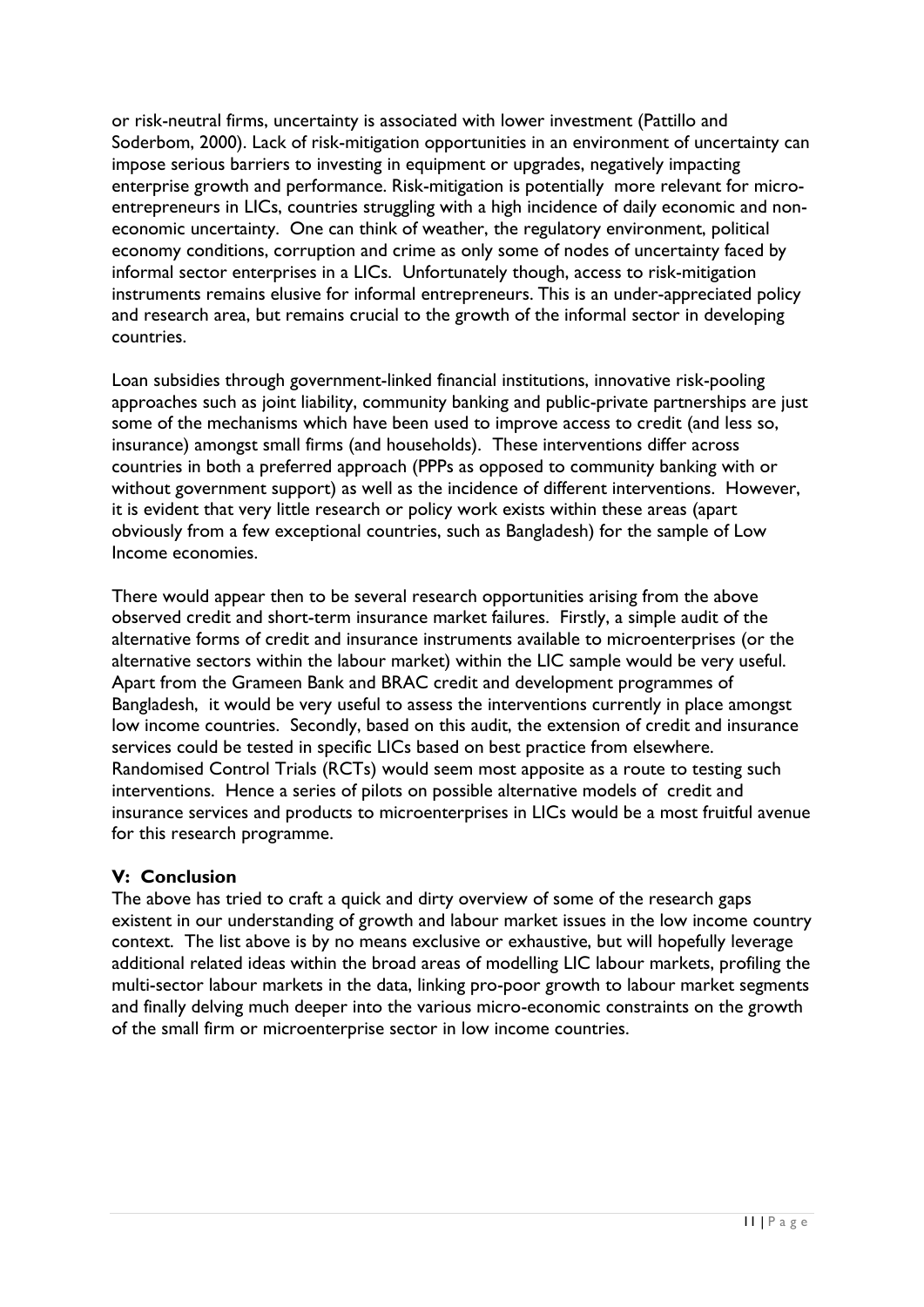#### **References**

Fields,G (2010) Labor Market Analysis for Developing Countries. *Labour Economics*, forthcoming.

Fields,G (2006) *Employment in Low-Income Countries: Beyond Labour Market Segmentation*. unpublished mimeo: Cornell University.

Fox,L & M.Sekkel (2006) *Work in Progress: Job Creation and the Quality of Growth in Africa.* Processed. World Bank: Washington DC.

Pattillo C and Mans Soderbom (2000), *Managerial Risk Attitudes and Firm Performance in Ghanaian Manufacturing: an Empirical Analysis Based on Experimental Data*, WPS/2000-17, July 2000.

Ravallion, M (2004) *Pro-Poor Growth: A Primer*. World Bank Research Working Paper 3242. The World Bank: Washington

Tybout J R (2000), 'Manufacturing firms in developing countries: How well do they do, and why?', *Journal of Economic Literature*, 38(1), 11–44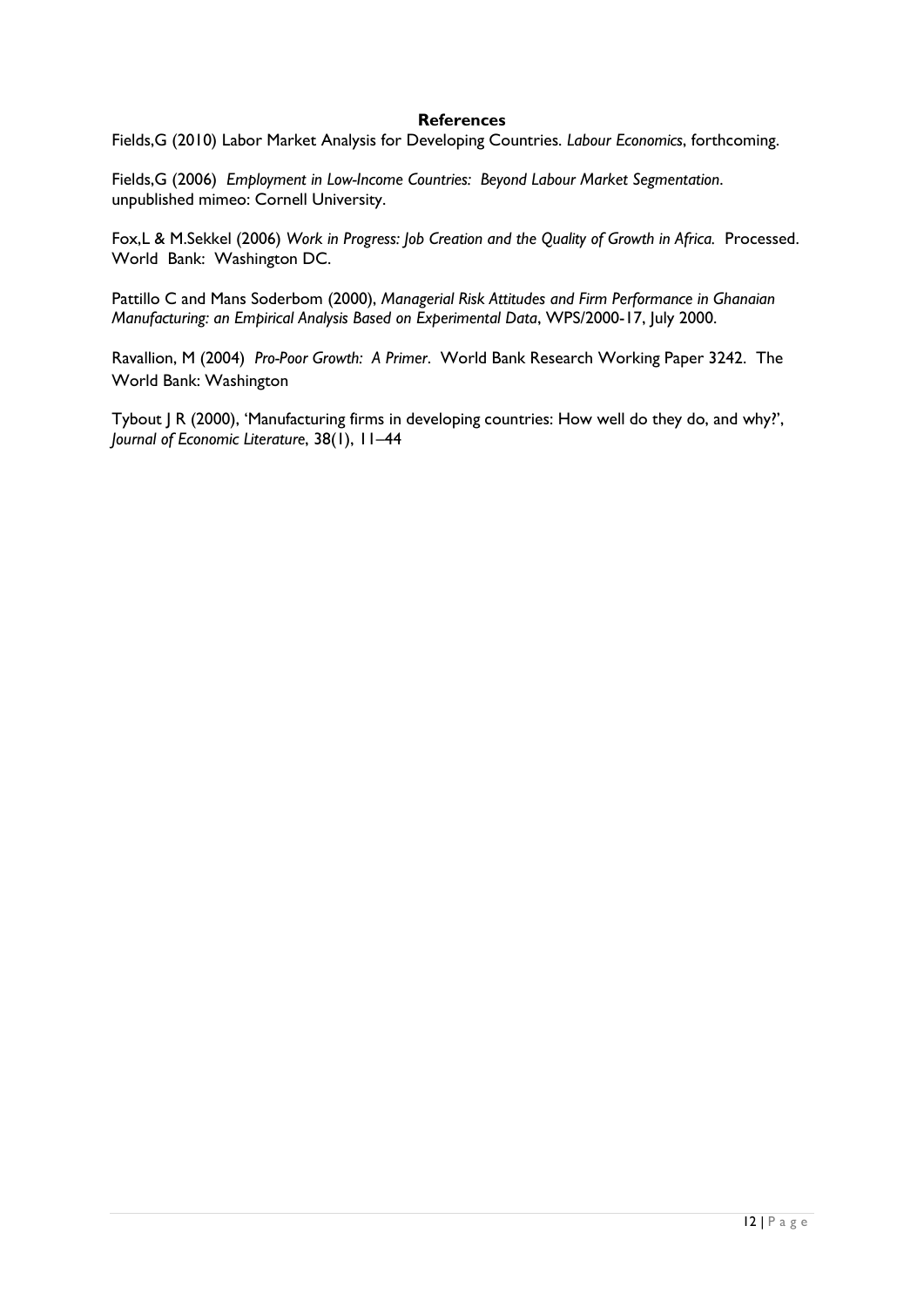# **Data Appendix**

| Table AT: Availability of Socio-Economic Micro Datasets in Africa, 2000-2008, by Type of Data. |                         |                         |                         |                                        |  |
|------------------------------------------------------------------------------------------------|-------------------------|-------------------------|-------------------------|----------------------------------------|--|
| Country                                                                                        | <b>IES/HH survey</b>    | <b>LSMS</b>             | <b>LFS</b>              | <b>Priority Survey</b><br>(World Bank) |  |
| Angola                                                                                         | $\sqrt{ }$              | $\overline{\mathsf{x}}$ | X                       | $\overline{\mathsf{x}}$                |  |
| Benin                                                                                          | $\sqrt{}$               | $\overline{\mathsf{x}}$ | $\sqrt{*}$              | $\overline{\mathsf{x}}$                |  |
| <b>Botswana</b>                                                                                | $\sqrt{}$               | $\overline{\mathsf{x}}$ | $\sqrt{}$               | $\overline{\mathsf{x}}$                |  |
| <b>Burkina Faso</b>                                                                            | $\overline{\mathsf{x}}$ |                         | $\overline{\mathsf{x}}$ | $\sqrt{}$                              |  |
| Cameroon                                                                                       | $\sqrt{}$               | $\overline{\mathsf{x}}$ | $\overline{\mathsf{x}}$ | $\sqrt{ }$                             |  |
| <b>CAR</b>                                                                                     | $\overline{\mathsf{x}}$ |                         | $\overline{\mathsf{x}}$ | $\overline{\mathsf{x}}$                |  |
| Cape Verde                                                                                     | $\sqrt{}$               | $\overline{\mathsf{x}}$ | $\overline{\mathsf{x}}$ | $\sqrt{}$                              |  |
| Chad                                                                                           | $\overline{\mathsf{x}}$ | $\overline{\mathsf{x}}$ | $\overline{\mathsf{x}}$ | V                                      |  |
| Congo, Rep of                                                                                  | $\overline{\mathsf{x}}$ | $\overline{\mathsf{x}}$ | $\overline{\mathsf{x}}$ | V                                      |  |
| <b>Djibouti</b>                                                                                | $\overline{\mathsf{x}}$ | $\overline{\mathsf{x}}$ | $\overline{\mathsf{x}}$ | V                                      |  |
| Egypt, Arab Rep.                                                                               | $\sqrt{}$               | $\overline{\mathsf{x}}$ | $\overline{\mathsf{x}}$ | $\overline{\mathsf{x}}$                |  |
| Ethiopia                                                                                       | √*                      | $\overline{\mathsf{x}}$ | $\sqrt{*}$              | $\sqrt{}$                              |  |
| Gabon                                                                                          | √*                      | $\overline{\mathsf{x}}$ | $\overline{\mathsf{x}}$ | $\overline{\mathsf{x}}$                |  |
| Ghana                                                                                          | $\overline{\mathsf{x}}$ | $\sqrt{}$               | $\overline{\mathsf{x}}$ | $\overline{\mathsf{x}}$                |  |
| Guinea                                                                                         | $\sqrt{}$               | $\overline{\mathsf{x}}$ | $\overline{\mathsf{x}}$ | $\overline{\mathsf{x}}$                |  |
| Lesotho                                                                                        | $\sqrt{}$               | $\overline{\mathsf{x}}$ | $\overline{\mathsf{x}}$ | $\overline{\mathsf{x}}$                |  |
| Liberia                                                                                        | $\sqrt{}$               | $\overline{\mathsf{x}}$ | $\overline{\mathsf{x}}$ | $\overline{\mathsf{x}}$                |  |
| Madagascar                                                                                     | $\overline{\mathsf{x}}$ | $\overline{\mathsf{x}}$ | $\sqrt{}$               | $\sqrt{}$                              |  |
| Malawi                                                                                         | $\overline{\mathsf{x}}$ | $\sqrt{}$               | $\overline{\mathsf{x}}$ | $\overline{\mathsf{x}}$                |  |
| Mali                                                                                           | $\sqrt{}$               | $\overline{\mathsf{x}}$ | $\overline{\mathsf{x}}$ | $\sqrt{}$                              |  |
| <b>Mauritius</b>                                                                               | $\sqrt{}$               | $\overline{\mathsf{x}}$ | $\sqrt{}$               | $\overline{\mathsf{x}}$                |  |
| Morocco                                                                                        | $\sqrt{}$               | $\overline{\mathsf{x}}$ | $\sqrt{*}$              | $\overline{\mathsf{x}}$                |  |
| Mozambique                                                                                     | $\sqrt{}$               | $\sqrt{}$               | $\overline{\mathsf{x}}$ | $\overline{\mathsf{x}}$                |  |
| Namibia                                                                                        | $\sqrt{}$               | $\overline{\mathsf{x}}$ | $\overline{\mathsf{x}}$ | $\overline{\mathsf{x}}$                |  |
| Niger                                                                                          | $\overline{\mathsf{x}}$ | $\overline{\mathsf{x}}$ | $\overline{\mathsf{x}}$ | $\sqrt{}$                              |  |
| Nigeria                                                                                        | $\sqrt{}$               | $\overline{\mathsf{x}}$ | $\overline{\mathsf{x}}$ | $\overline{\mathsf{x}}$                |  |
| Rwanda                                                                                         | V                       | $\overline{\mathsf{x}}$ | $\overline{\mathsf{x}}$ | V                                      |  |
| Senegal                                                                                        | $\sqrt{}$               | $\overline{\mathsf{x}}$ | $\overline{\mathsf{x}}$ | $\overline{\mathsf{x}}$                |  |
| <b>Seychelles</b>                                                                              | $\sqrt{}$               | $\overline{\mathsf{x}}$ | $\sqrt{}$               | $\overline{\mathsf{x}}$                |  |
| South Africa                                                                                   | √*                      | $\overline{\mathsf{x}}$ | $\sqrt{*}$              | $\overline{\mathsf{x}}$                |  |
| Swaziland                                                                                      | $\sqrt{}$               | $\overline{\mathsf{x}}$ | $\overline{\mathsf{x}}$ | $\overline{\mathsf{x}}$                |  |
| Tanzania                                                                                       | $\overline{\mathsf{x}}$ | $\sqrt{}$               | $\sqrt{*}$              | $\sqrt{}$                              |  |
| Tunisia                                                                                        | $\sqrt{}$               | $\overline{\mathsf{x}}$ | $\sqrt{}$               | $\overline{\mathsf{x}}$                |  |
| Uganda                                                                                         | $\sqrt{}$               | $\overline{\mathsf{x}}$ | $\overline{\mathsf{x}}$ | $\sqrt{}$                              |  |
| Zambia                                                                                         | $\overline{\mathsf{x}}$ | $\overline{\mathsf{x}}$ | √*                      | $\overline{\mathsf{x}}$                |  |
| Zimbabwe                                                                                       | $\overline{\mathsf{x}}$ | $\overline{\mathsf{x}}$ | $\sqrt{}$               | $\overline{\mathsf{x}}$                |  |

# **Table A1: Availability of Socio-Economic Micro Datasets in Africa, 2000-2008, by Type of Data.**

Source:IHSN Survey catalogue

[\(http://www.surveynetwork.org/home/?lvl1=activities&lvl2=catalog&lvl3=surveys#](http://www.surveynetwork.org/home/?lvl1=activities&lvl2=catalog&lvl3=surveys) ), accessed December 2008. Note: \* indicates that more than 1 year of data is available.